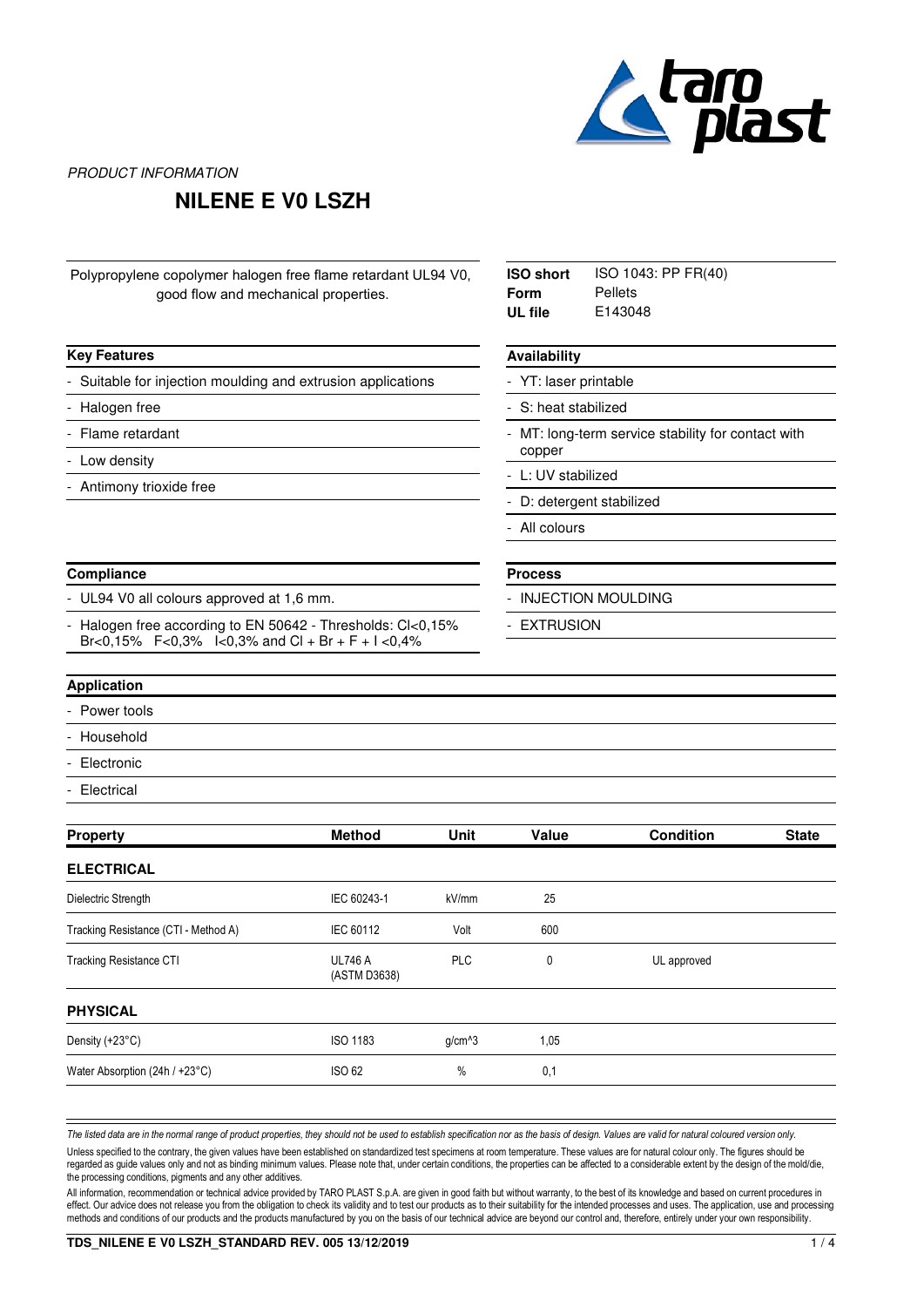

## **NILENE E V0 LSZH**

| Internal method | $\%$            | 1,2            |                  |
|-----------------|-----------------|----------------|------------------|
| Internal method | $\%$            | 1,2            |                  |
| ISO 1133        | $g/10$ min      | 10             | 230°C - 2,16 kg  |
|                 |                 |                |                  |
| ISO 527-1,2     | MPa             | 21             | Speed 50 mm/min  |
| ISO 527-1,2     | $\%$            | 20             | Speed 50 mm/min  |
| <b>ISO 178</b>  | MPa             | 1750           | Speed 1 mm/min   |
| ASTM D256       | J/m             | 50             |                  |
| ASTM D256       | J/m             | 25             |                  |
|                 |                 |                |                  |
| <b>ISO 306</b>  | $^{\circ}C$     | 154            | $50^{\circ}$ C/h |
| <b>ISO 306</b>  | °C              | 72             | $50^{\circ}$ C/h |
| ISO 75A         | $^{\circ}C$     | 60             | 120°C/h          |
| <b>ISO 75B</b>  | $^{\circ}C$     | 130            | 120°C/h          |
| IEC 60695-10-2  | $^{\circ}C$     | 100            |                  |
| <b>UL746B</b>   | °C              | 80             |                  |
| ISO 11359-1,-2  | $K^{\wedge}$ -1 | 7x10E(-5)      |                  |
|                 |                 |                |                  |
| <b>UL94</b>     | Class           | V <sub>0</sub> | UL approved      |
| <b>UL94</b>     | Class           | V <sub>0</sub> | UL approved      |
| IEC 60695-2-12  | $^{\circ}C$     | 960            |                  |
| IEC 60695-2-13  | °C              | 750            |                  |
| ASTM D2863      | $\%$            | 28             |                  |
| <b>UL746 A</b>  | PLC             | $\pmb{0}$      | UL approved      |
| <b>UL746 A</b>  | PLC             | $\pmb{0}$      | UL approved      |
| <b>UL746 A</b>  | PLC             | $\mathbf{1}$   | UL approved      |
| <b>UL746 A</b>  | <b>PLC</b>      | $\mathbf{1}$   | UL approved      |
|                 |                 |                |                  |

The listed data are in the normal range of product properties, they should not be used to establish specification nor as the basis of design. Values are valid for natural coloured version only.

Unless specified to the contrary, the given values have been established on standardized test specimens at room temperature. These values are for natural colour only. The figures should be regarded as guide values only and not as binding minimum values. Please note that, under certain conditions, the properties can be affected to a considerable extent by the design of the mold/die, the processing conditions, pigments and any other additives.

All information, recommendation or technical advice provided by TARO PLAST S.p.A. are given in good faith but without warranty, to the best of its knowledge and based on current procedures in effect. Our advice does not release you from the obligation to check its validity and to test our products as to their suitability for the intended processes and uses. The application, use and processing methods and conditions of our products and the products manufactured by you on the basis of our technical advice are beyond our control and, therefore, entirely under your own responsibility.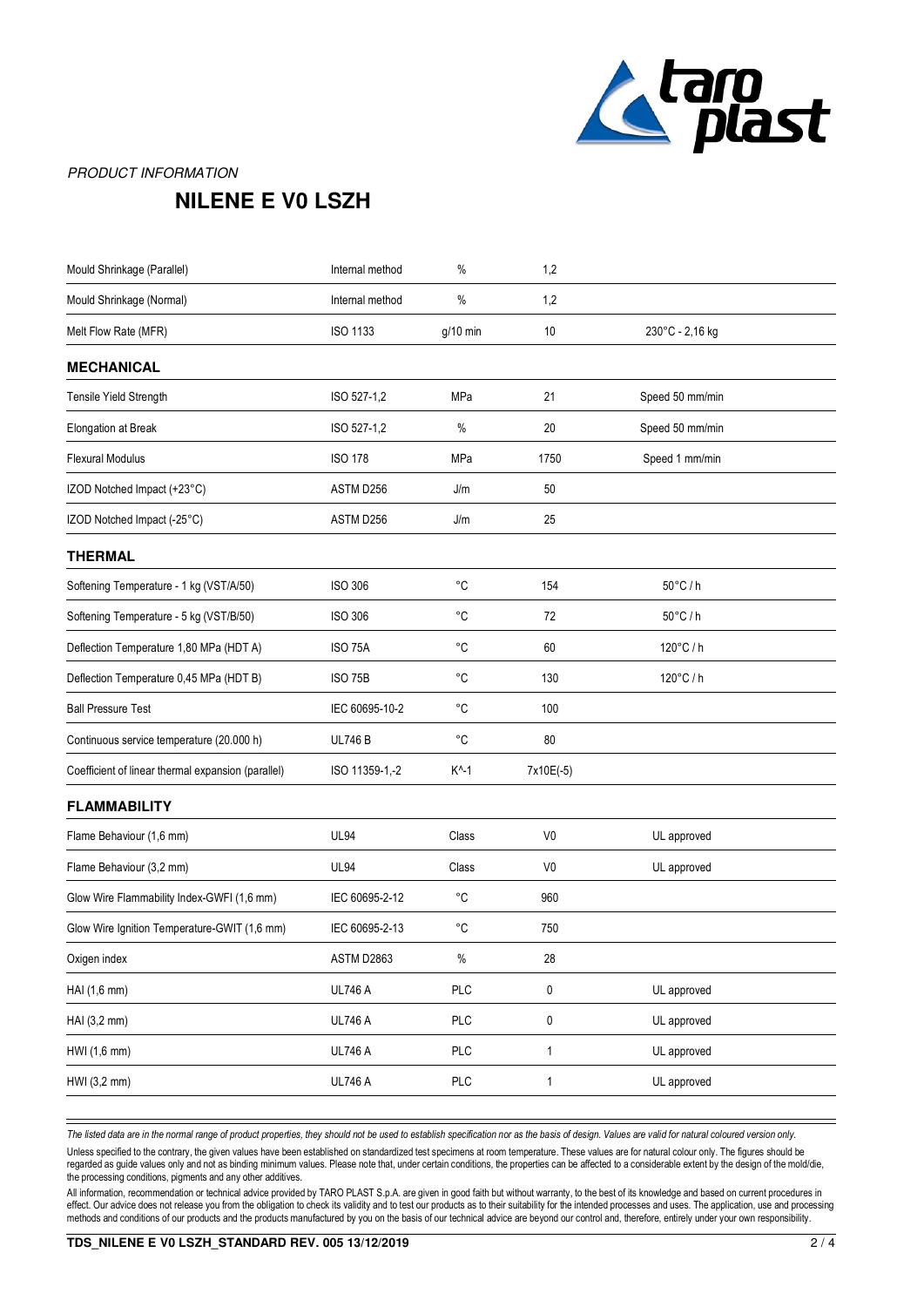

# **NILENE E V0 LSZH**

| <b>EXTRUSION</b>                     | Value           |  |
|--------------------------------------|-----------------|--|
| Drying Temperature (Desiccant Dryer) | 70 - 80°C       |  |
| Drying Time (Desiccant Dryer)        | $2 - 4$ hours   |  |
| <b>Suggested Max Moisture</b>        | 0.2%            |  |
| Suggested Max Regrind                | < 15%           |  |
| Melt Temperature                     | 190 - 240°C     |  |
| <b>Feed Temperature</b>              | $160^{\circ}$ C |  |
| Rear Temperature                     | $175^{\circ}$ C |  |
| Middle Temperature                   | $200^{\circ}$ C |  |
| <b>Front Temperature</b>             | $210^{\circ}$ C |  |
| Die Temperature                      | $220^{\circ}$ C |  |
| <b>Screw Revolving Speed</b>         | $<$ 450 mm/sec  |  |

It is normally not necessary to dry NILENE compounds, however should there be surface moisture (condensate) on the moulding compound as a result of incorrect storage, drying process is required. NILENE must be stored indoors at a temperature below 40°C / 105°F avoiding humidity and direct sunlight as well. NILENE can be processed on a standard injection moulding unit. A general purpose metering screw is recommended with a zone distribution of 40% feed, 40% transition and 20% metering. When the heating cylinder is completely purged of NILENE material the machine may be shut down. The processing parameters like processing temperatures are a recommendation and can be adjusted in function of injection machine size or extruder, part geometry and design. **Notes**

The listed data are in the normal range of product properties, they should not be used to establish specification nor as the basis of design. Values are valid for natural coloured version only.

Unless specified to the contrary, the given values have been established on standardized test specimens at room temperature. These values are for natural colour only. The figures should be regarded as guide values only and not as binding minimum values. Please note that, under certain conditions, the properties can be affected to a considerable extent by the design of the mold/die, the processing conditions, pigments and any other additives.

All information, recommendation or technical advice provided by TARO PLAST S.p.A. are given in good faith but without warranty, to the best of its knowledge and based on current procedures in effect. Our advice does not release you from the obligation to check its validity and to test our products as to their suitability for the intended processes and uses. The application, use and processing methods and conditions of our products and the products manufactured by you on the basis of our technical advice are beyond our control and, therefore, entirely under your own responsibility.